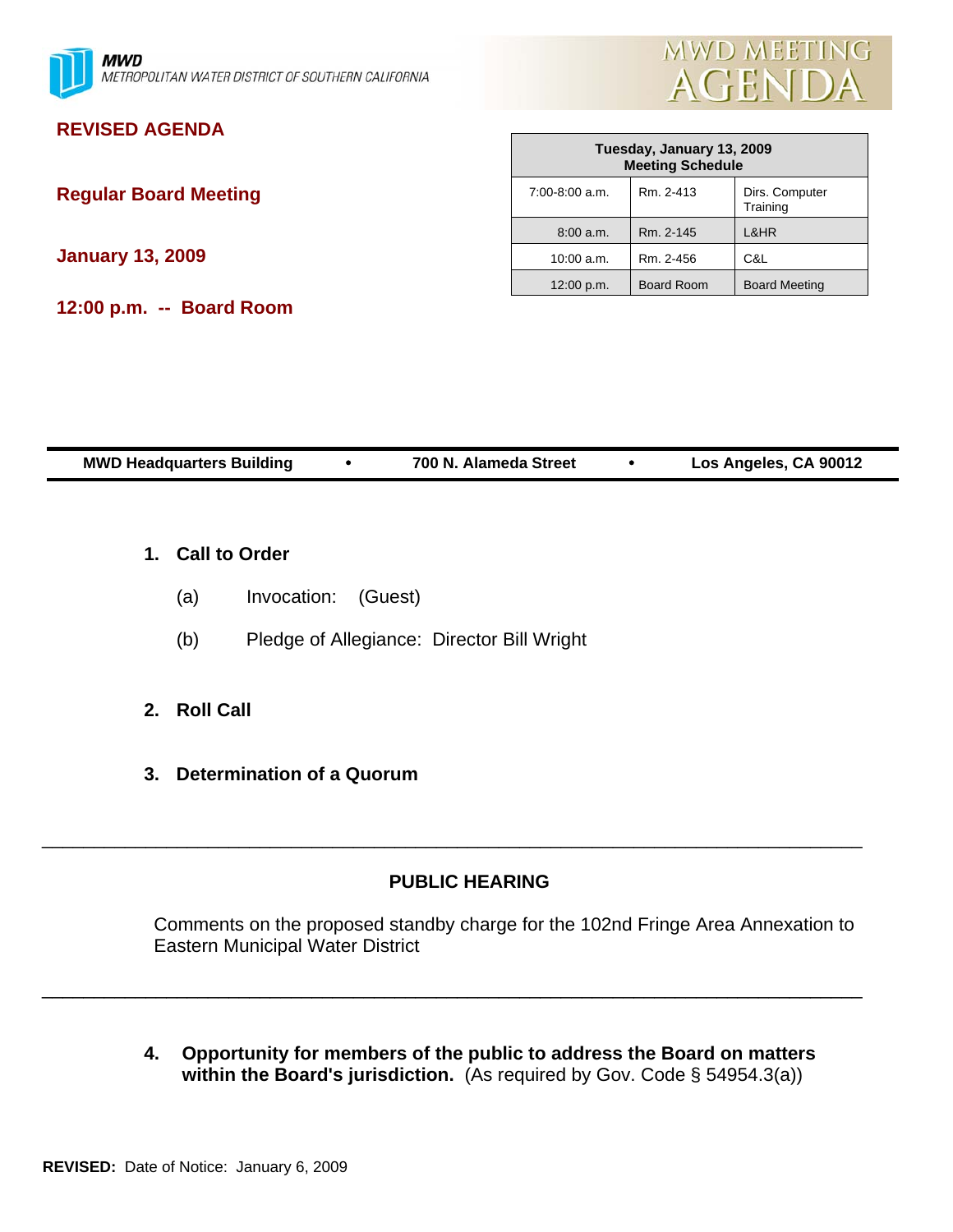# **5. OTHER MATTERS**

- A. Approval of the Minutes of the Meeting for December 9, 2008. (A copy has been mailed to each Director) Any additions, corrections, or omissions
- B. Report on Directors' meetings attended at Metropolitan expense for month of December
- C. Presentation of Commendatory Resolution to former Director Helen Z. Hansen, representing the City of Long Beach
- D. Approve committee assignments
- E. Chairman's Monthly Activity Report

# **6. DEPARTMENT HEADS' REPORTS**

- A. General Manager's summary of Metropolitan's activities for the month of December
- B. General Counsel's summary of Legal Department activities for the month of December
- C. General Auditor's summary of activities for the month of December
- D. Ethics Officer's summary of activities for the month of December

# **7. CONSENT CALENDAR ITEMS — ACTION**

7-1 Authorize agreement with Commuter Check Services Corporation for public transit vouchers. Authorize increase of \$256,000 to existing agreement with Commuter Check Services Corporation for public transit vouchers for Metropolitan's Rideshare Program. (E&CP)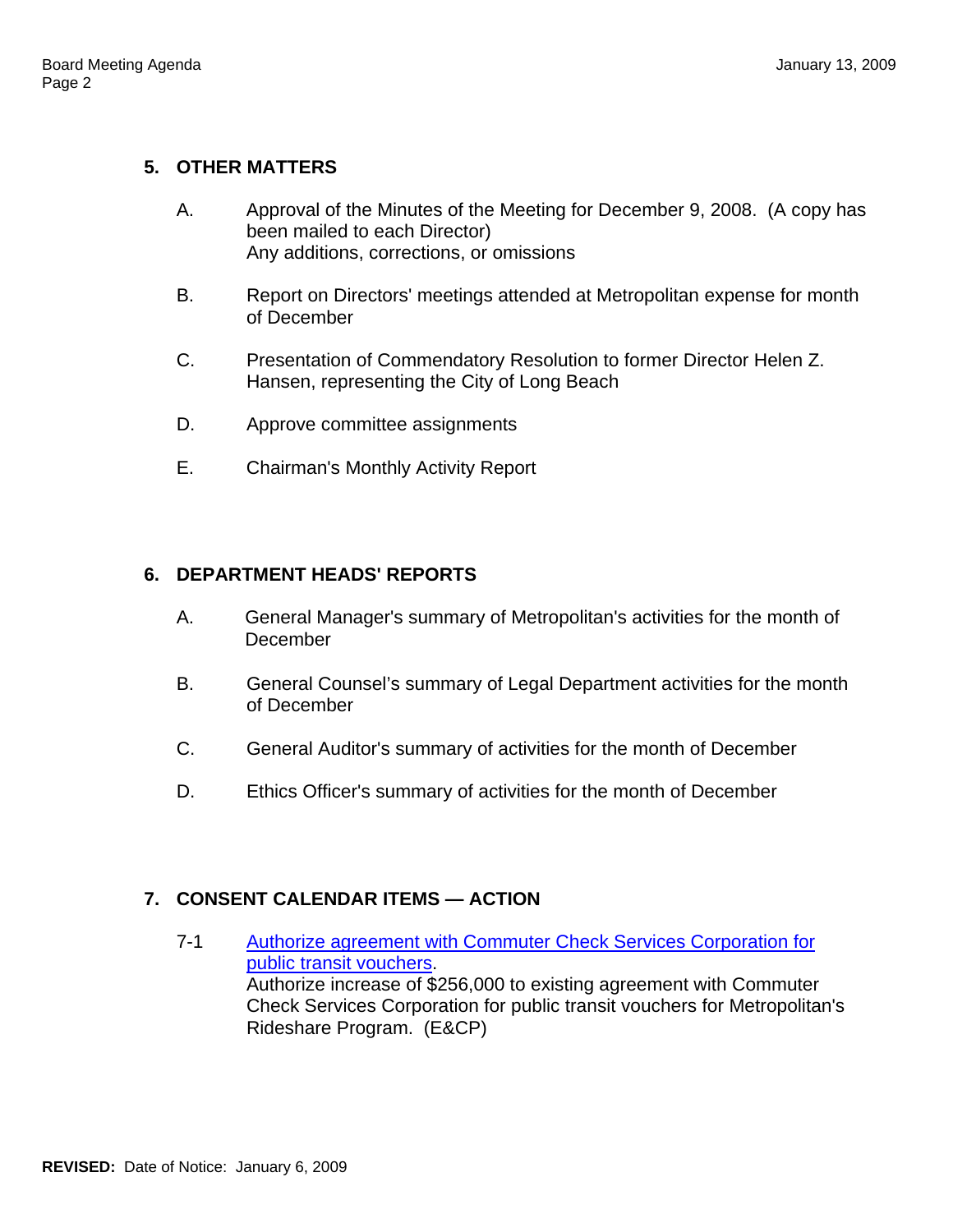**Recommendation**:

**Option #1:** 

**Adopt the CEQA determination and authorize increase of \$256,000 to the existing agreement with Commuter Check Services Corporation, for a new notto-exceed total of \$1,879,000, for employee public transit vouchers.**

7-2 Authorize preliminary design of Weir Gate and Filter Valve Rehabilitation project at Mills plant.

> Appropriate \$190,000; and authorize preliminary design of the Weir Gate and Filter Valve Rehabilitation project at the Mills plant (Approp. 15452). (E&CP)

**Recommendation**:

**Option #1:** 

**Adopt the CEQA determination and** 

- **a. Appropriate \$190,000; and**
- **b. Authorize preliminary design to refurbish the weir gates and filter inlet valves at Mills Modules Nos. 3 and 4.**
- 7-3 Authorize entering into an LRP agreement with LADWP for Taylor Yard Park Water Recycling Project.

Authorize entering into a Local Resources Program agreement with Los Angeles Department of Water and Power for the Taylor Yard Park Water Recycling Project. (WP&S)

**Recommendation**:

**Option #1:** 

**Adopt the CEQA determination and authorize the General Manager to enter into an LRP agreement with Los Angeles Department of Water and Power for the Taylor Yard Park Water Recycling Project for 150 AFY under terms included in the board letter.**

### **(END OF CONSENT CALENDAR)**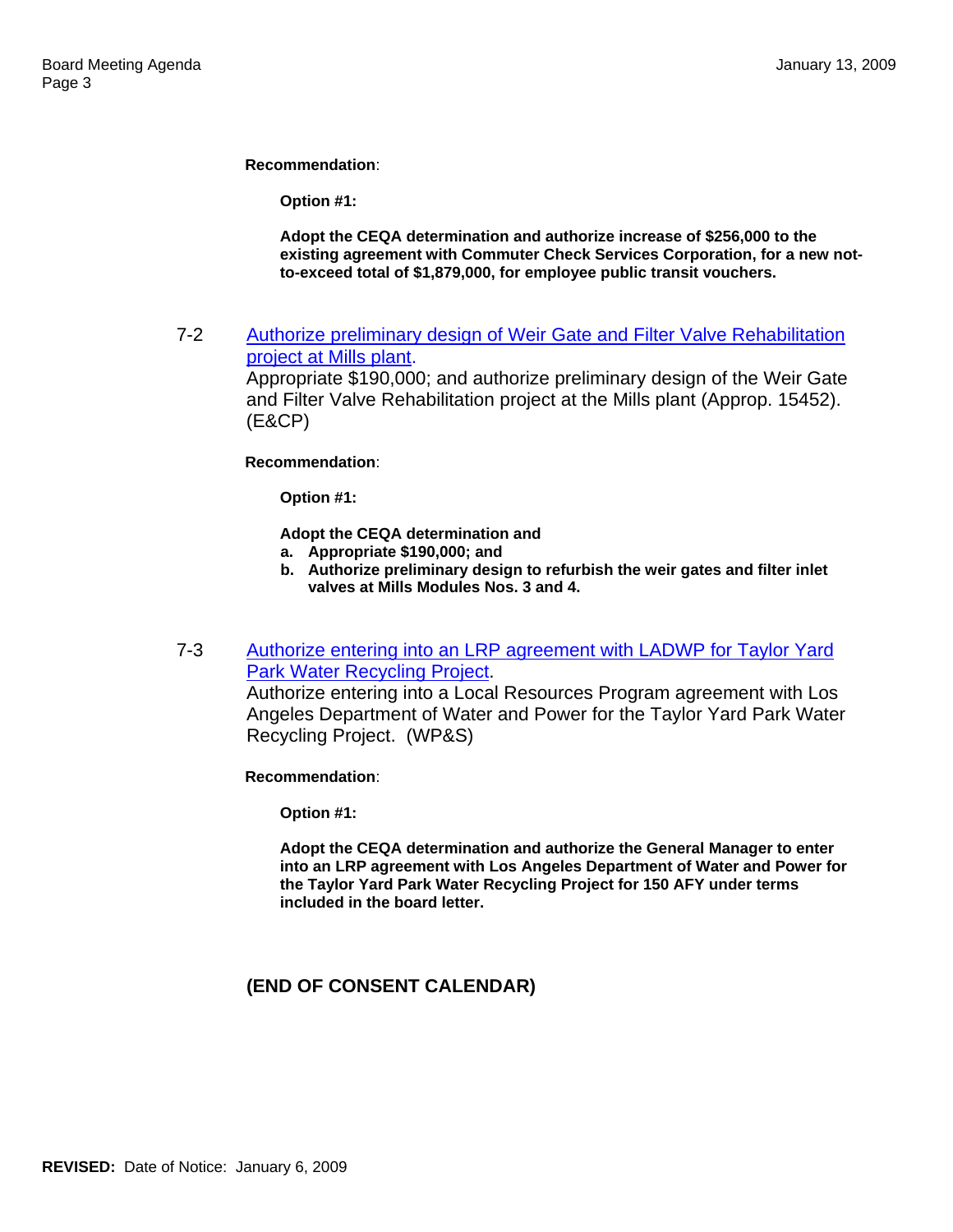### **8. OTHER BOARD ITEMS — ACTION**

8-1 Determine water revenue requirements and adopt resolutions to impose charges for 2010.

> Determine water revenue requirements; set a public hearing date; and adopt resolutions giving notice of intention to impose charges for calendar year 2010. (B&F)

**Recommendation**:

**Option #1:** 

**Adopt the CEQA determination and** 

- **a. Determine that revenues required from rates and charges during FY 2009/10 should not be less than \$1.43 billion, and use this determination in establishing water rates and charges to be effective January 1, 2010;**
- **b. Set a time for a public hearing of the Business and Finance Committee at which interested parties may present their views regarding the General Manager's recommendation for rates and charges to be effective January 1, 2010; and**
- **c. Adopt the following resolutions:**

**1. Resolution of intention to impose the Readiness-to-Serve Charge in the form shown as Attachment 2 to the board letter, declaring the Board's intention (i) at its March 10, 2009 meeting to consider and act upon the General Manager's recommendation to impose a Readiness-to-Serve Charge and (ii) at its May 12, 2009 meeting to consider and act upon the General Manager's recommendation to impose standby charges within the service territories of member agencies that have requested that charge as a means of collecting all or a portion of their RTS Charge. 2. Resolution of intention to impose a Capacity Charge in the form shown as Attachment 3 to the board letter, declaring the Board's intention at its March 10, 2009 meeting to consider and act upon the General Manager's recommendation to impose a Capacity Charge.** 

- **Withdrawn** 8-2 Options for Diamond Valley Lake Marina operations. Options for Diamond Valley Lake Marina operations. (B&F)
	- 8-3 Authorize agreement to sell surplus material from Inland Feeder Arrowhead Tunnels Project. Authorize agreement with Ritchie Bros. Auctioneers to sell surplus materials and equipment from the Inland Feeder Arrowhead Tunnels Project. (E&CP)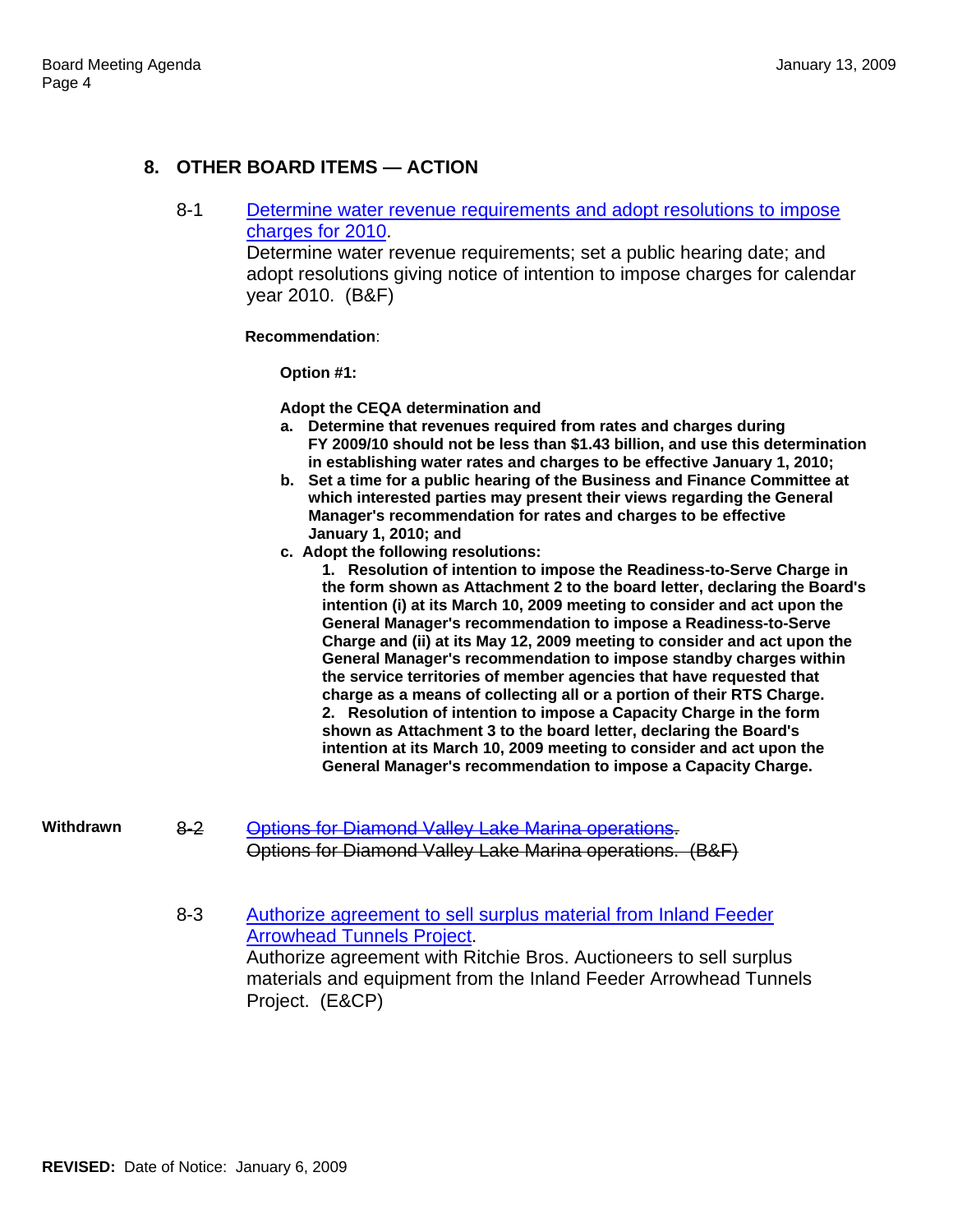**Recommendation**:

**Option #1:** 

**Adopt the CEQA determination and authorize agreement with Ritchie Bros. Auctioneers to conduct multiple auctions of Metropolitan's Arrowhead Tunnels surplus equipment and materials. Depending on the economic conditions prior to the sale and the type of equipment to be included in each sale, staff will make a determination as to whether to implement the Guaranteed-Minimum-Return auction arrangement, or to utilize the No-Guaranteed-Return approach.** 

8-4 Authorize transfer agreement with Delta Wetlands Properties.

Authorize executing a one-year water transfer agreement with Delta Wetlands Properties. (WP&S)

**Recommendation**:

**Option #1:** 

**Adopt the CEQA determination and** 

- **a. Authorize executing the one-year water transfer agreement with Delta Wetlands Properties consistent with the term sheet attached to the board letter; and**
- **b. Appropriate \$3.6 million for the transfer.**
- 8-5 Authorize initiation of litigation to recover damages and secure other judicial relief. Authorize the initiation of litigation against defendants including, but not limited to, General Reinsurance Company, to recover damages and secure other judicial relief. (L&HR) **[Conference with legal counsel—decision to initiate litigation; to be heard in closed session pursuant to Gov. Code Section 54956.9(c)]**
- 8-6 Potential actions regarding Delta smelt biological opinion. Discuss potential actions regarding Delta smelt biological opinion. (L&HR) **[Conference with legal counsel—initiation of litigation (one potential case); to be heard in closed session pursuant to Gov. Code Section 54956.9(c)]**
- **Added** 8-7 Position regarding Final Delta Vision Implementation Report Express support position regarding the Final Delta Vision Implementation Report. (WP&S)